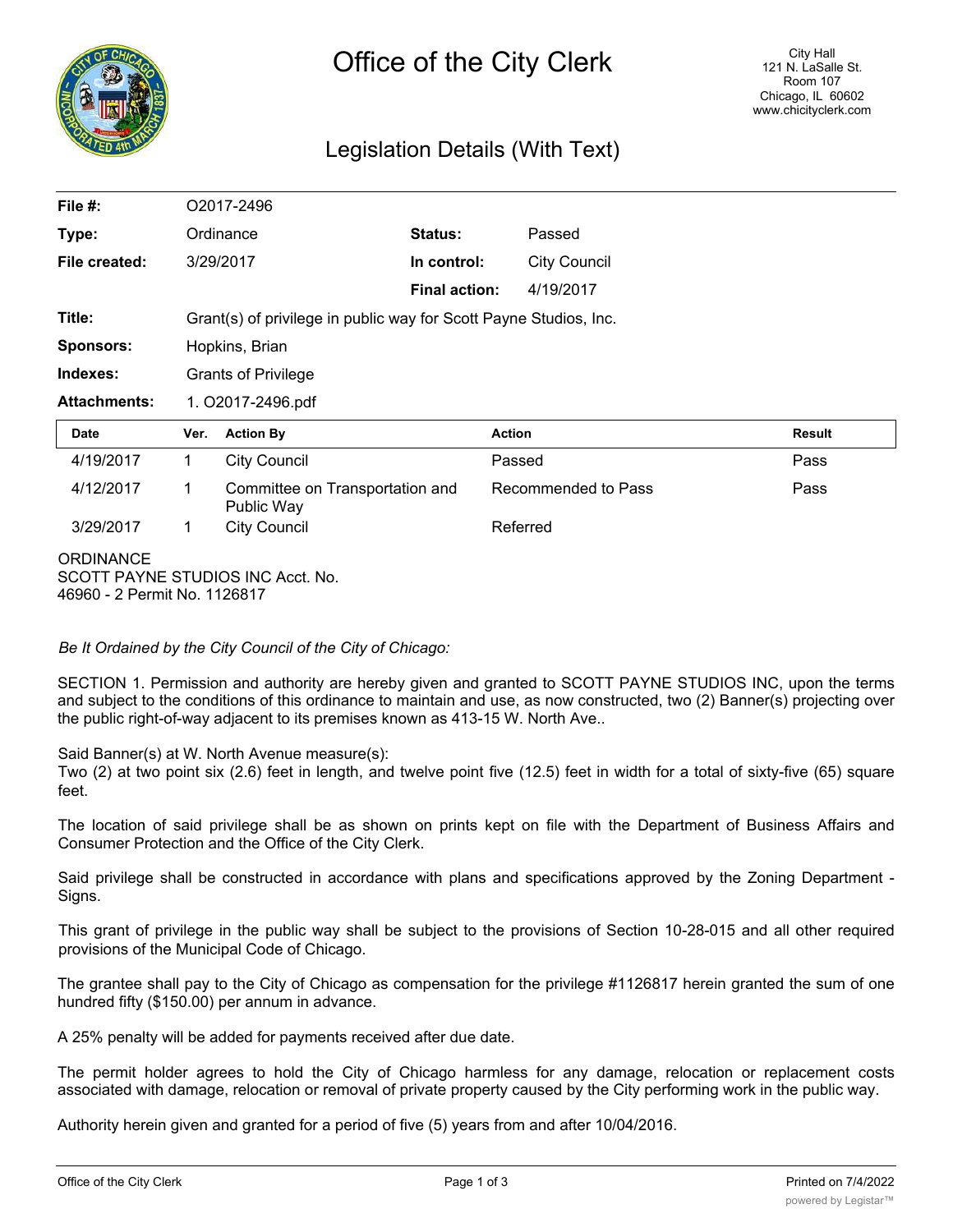Brian Hopkins 2nd Ward

Page 1

jo z  $36$ Department of Business Affairs and Consumer Protection Small Business Center - Public Way Use Unit City Hall - 121 N. LaSalle Street, Room 800 • Chicago, IL 60602 312-74-GOBIZ/312-744-6249 • (312) 744-1944 (TTY)

http /Avww.citvofchicago.ore/hacp

(s

**03/29/2017**

### **Alderman Brian Hopkins**

Ward # 02 City of Chicago City Hall, Room 200 121 North LaSalle Street Chicago, Illinois 60602

## **Re: An ordinance to use and maintain a portion of the public right-of-way for two (2) banncr(s) for SCOTT PAYNE STUDIOS INC, adjacent to the premises known as 413-15 W. North Ave..**

### **Dear Alderman Brian Hopkins:**

The applicant referenced above has requested the use of the public right-of-way for a banner(s). An ordinance has been prepared by the Department of Business Affairs and Consumer Protection - Small Business Center -Public Way Use Unit for presentation to the City Council. Because this request was made for properties located in your ward, as approved by you as per the attached, I respectfully request that you introduce the attached ordinance at the next City Council meeting.

If you have any questions regarding this ordinance, please contact Anthony Bertuca at (312) 744-5506.